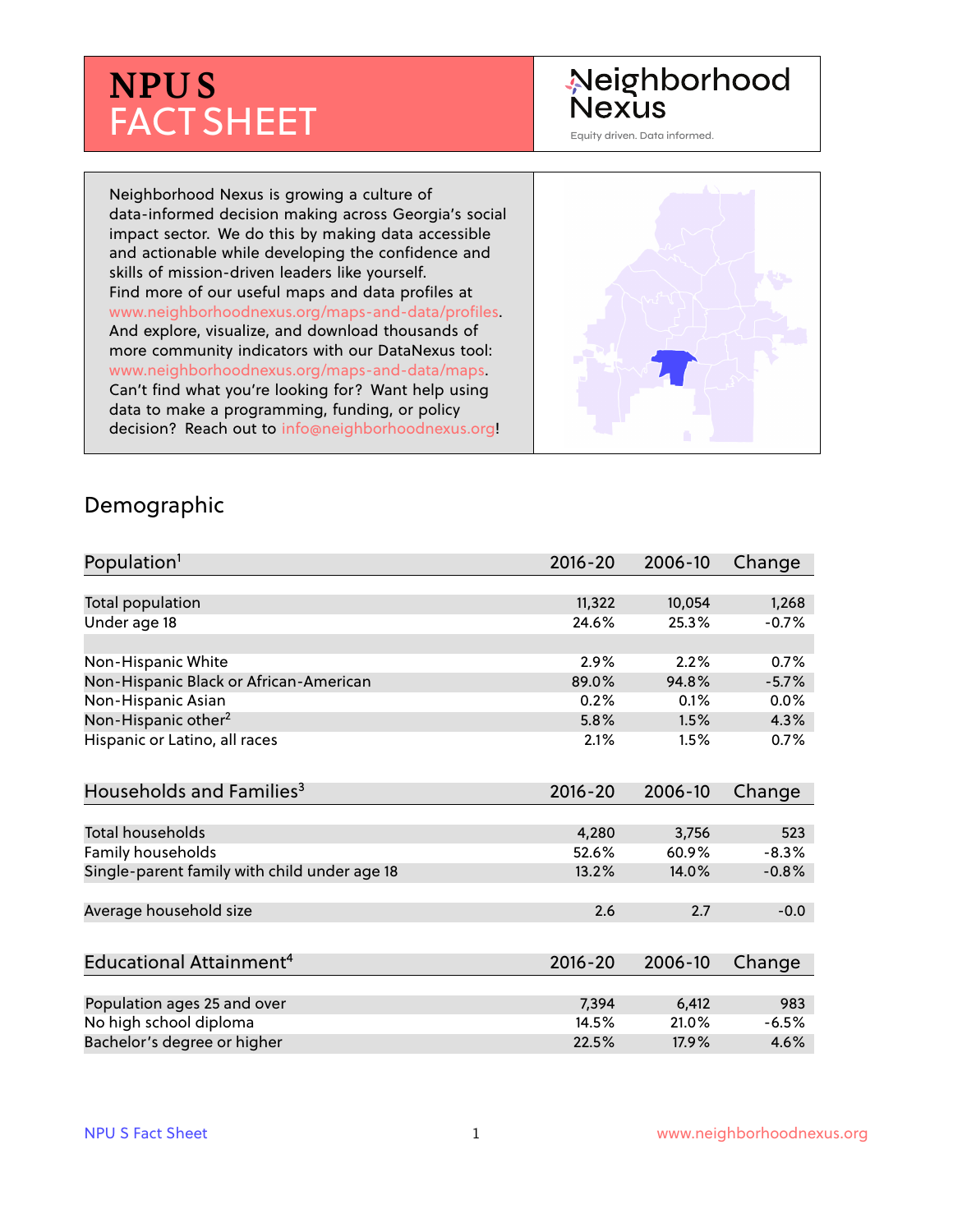## Change Measures, continued...

| Employment <sup>5</sup>                            | $2016 - 20$ | 2006-10  | Change   |
|----------------------------------------------------|-------------|----------|----------|
|                                                    |             |          |          |
| Total workers residing in NPU                      | 4,137       | 5,236    | $-1,099$ |
| Workers with earnings \$1250/month or less         | 26.3%       | 32.1%    | $-5.9%$  |
| Workers with earnings \$1251/month to \$3333/month | 41.5%       | 54.0%    | $-12.6%$ |
| Workers with earnings greater than \$3333/month    | 32.3%       | 13.8%    | 18.5%    |
| Total jobs located in NPU                          | 904         | 2,276    | $-1,372$ |
| Jobs with earnings \$1250/month or less            | 26.9%       | 31.1%    | $-4.2%$  |
| Jobs with earnings \$1251/month to \$3333/month    | 28.2%       | 35.5%    | $-7.3%$  |
| Jobs with earnings greater than \$3333/month       | 44.9%       | 33.4%    | 11.5%    |
|                                                    |             |          |          |
| Jobs/workers ratio                                 | 0.2         | 0.4      | $-0.2$   |
|                                                    | $2016 - 20$ |          |          |
| Income and Poverty <sup>6</sup>                    |             | 2006-10  | Change   |
| Median household income                            | \$34,006    | \$32,251 | \$1,755  |
|                                                    |             |          |          |
| Population for whom poverty status is determined   | 11,303      | 10,042   | 1,261    |
| Population below poverty                           | 25.3%       | 30.1%    | $-4.8%$  |
|                                                    |             |          |          |
| Housing <sup>7</sup>                               | $2016 - 20$ | 2006-10  | Change   |
| Total housing units                                | 5,239       | 5,316    | $-77$    |
|                                                    | 81.7%       | 70.7%    | 11.0%    |
| Occupied housing units                             |             |          |          |
| Vacant housing units                               | 18.3%       | 29.3%    | $-11.0%$ |
| Occupied housing units                             | 4,280       | 3,756    | 523      |
| Owner occupied housing units                       | 51.8%       | 55.8%    | $-4.0%$  |
| Renter occupied housing units                      | 48.2%       | 44.2%    | 4.0%     |
|                                                    |             |          |          |
| Access to a Vehicle <sup>8</sup>                   | $2016 - 20$ | 2006-10  | Change   |
|                                                    |             |          |          |
| Occupied housing units                             | 4,280       | 3,756    | 523      |
| No vehicle available                               | 22.3%       | 27.4%    | $-5.1%$  |
|                                                    |             |          |          |
| Crime Rates, per 10,000 Population <sup>9</sup>    | 2017-21     | 2012-16  | Change   |
|                                                    |             |          |          |
| All Part I crimes                                  | 496.2       | 691.8    | $-195.6$ |
| Violent crime                                      | 112.5       | 163.9    | $-51.4$  |
| Murder                                             | 4.8         | 3.7      | 1.1      |
| Robbery                                            | 26.3        | 62.6     | $-36.3$  |
| Aggravated assault                                 | 81.4        | 97.6     | $-16.2$  |
| Property crime                                     | 383.7       | 527.8    | $-144.2$ |
| <b>Burglary</b>                                    | 116.2       | 202.6    | $-86.4$  |
| Larceny                                            | 211.8       | 219.0    | $-7.2$   |
| Vehicle theft                                      | 55.6        | 106.2    | $-50.6$  |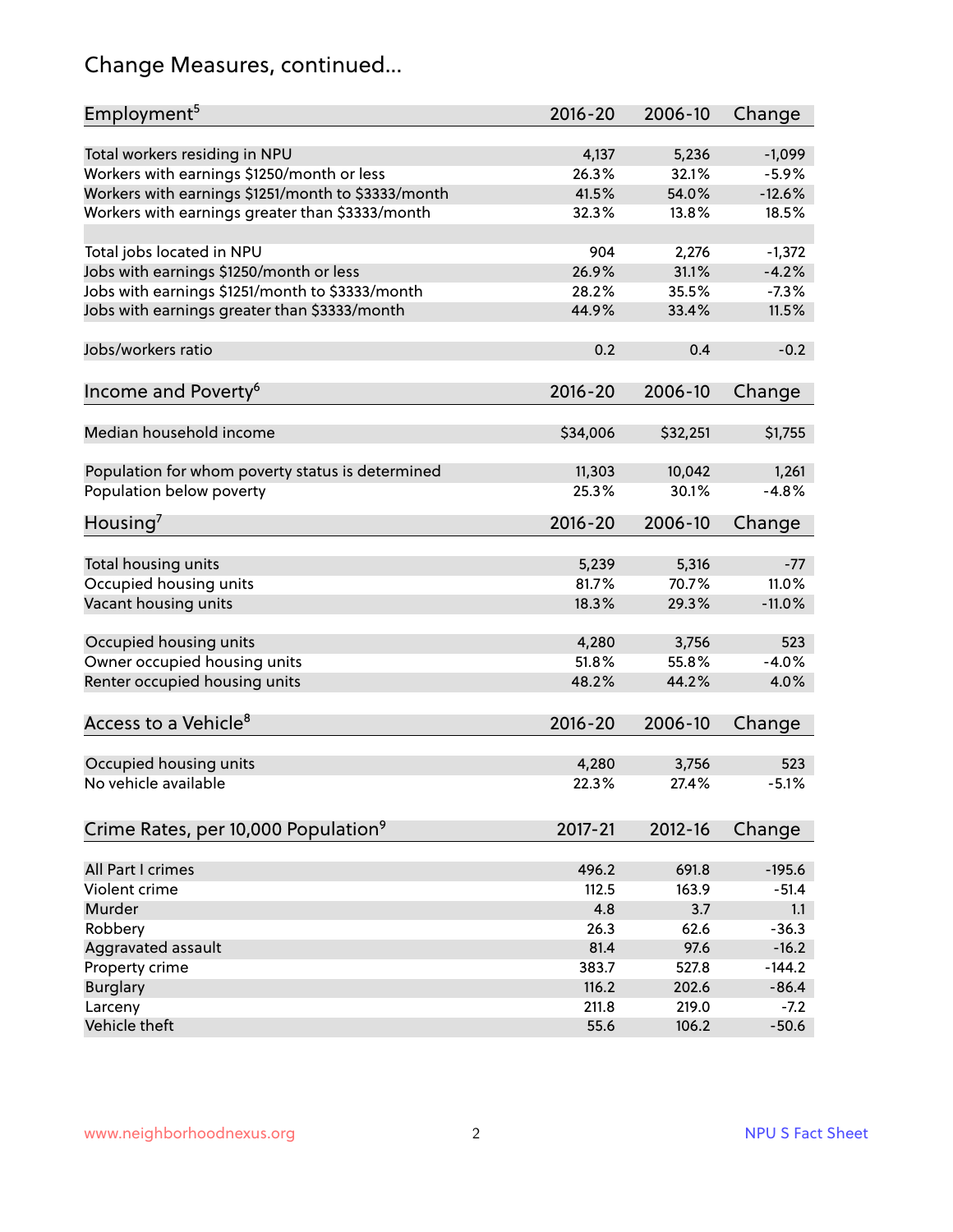## Current Data: Demographic

| Sex and Age, 2016-20 <sup>10</sup>                    | Estimate        | Margin of Error |
|-------------------------------------------------------|-----------------|-----------------|
| Total population                                      | 11,322          | $\pm$ 1,520     |
| Male                                                  | 43.7%           | $\pm 2.0\%$     |
| Female                                                | 56.3%           | $\pm$ 5.4%      |
| Under 5 years                                         | 6.3%            | $\pm 2.2\%$     |
| 5 to 9 years                                          | 7.8%            | ±3.3%           |
| 10 to 14 years                                        | 6.7%            | $\pm 2.5\%$     |
| 15 to 19 years                                        | 6.8%            | ±2.4%           |
| 20 to 24 years                                        | 7.0%            | $\pm$ 3.1%      |
| 25 to 34 years                                        | 15.2%           | ±3.3%           |
| 35 to 44 years                                        | 12.1%           | $\pm 2.8\%$     |
| 45 to 54 years                                        | 10.5%           | $\pm 2.0\%$     |
| 55 to 59 years                                        | 6.6%            | $\pm 2.5\%$     |
| 60 to 64 years                                        | 7.1%            | ±1.9%           |
| 65 to 74 years                                        | 6.8%            | $\pm 1.1\%$     |
| 75 to 84 years                                        | 5.3%            | $\pm 1.2\%$     |
| 85 years and over                                     | 1.7%            | $\pm 1.0\%$     |
| Median age (years)                                    | 35.1            | ±1.1            |
| Race and Ethnicity, 2016-20 <sup>11</sup>             | Estimate        | Margin of Error |
| Total population                                      | 11,322          | $\pm$ 1,520     |
| Hispanic or Latino (of any race)                      | 2.1%            | $\pm 1.7\%$     |
| Not Hispanic or Latino                                | 97.9%           | $\pm 2.5\%$     |
| White alone                                           | 2.9%            | $\pm 1.2\%$     |
| Black or African American alone                       | 89.0%           | ±16.8%          |
| American Indian and Alaska Native alone               | 0.0%            | $\pm$ 0.3%      |
| Asian alone                                           | 0.2%            | $\pm$ 0.4%      |
| Native Hawaiian and other Pacific Islander alone      | 0.0%            | $\pm$ 0.3%      |
| Some other race alone                                 | 1.2%            | $\pm 2.2\%$     |
| Two or more races                                     | 4.6%            | $\pm$ 5.6%      |
| U.S. Citizenship Status, 2016-20 <sup>12</sup>        | <b>Estimate</b> | Margin of Error |
| Foreign-born population                               | 162             | ±90             |
| Naturalized U.S. citizen                              | 54.9%           | $\pm 26.1\%$    |
| Not a U.S. citizen                                    | 45.1%           | $\pm$ 32.1%     |
| Citizen, Voting Age Population, 2016-20 <sup>13</sup> | <b>Estimate</b> | Margin of Error |
| Citizen, 18 and over population                       | 8,461           | $\pm 859$       |
| Male                                                  | 41.8%           | $\pm$ 4.5%      |
| Female                                                | 58.2%           | $\pm$ 5.4%      |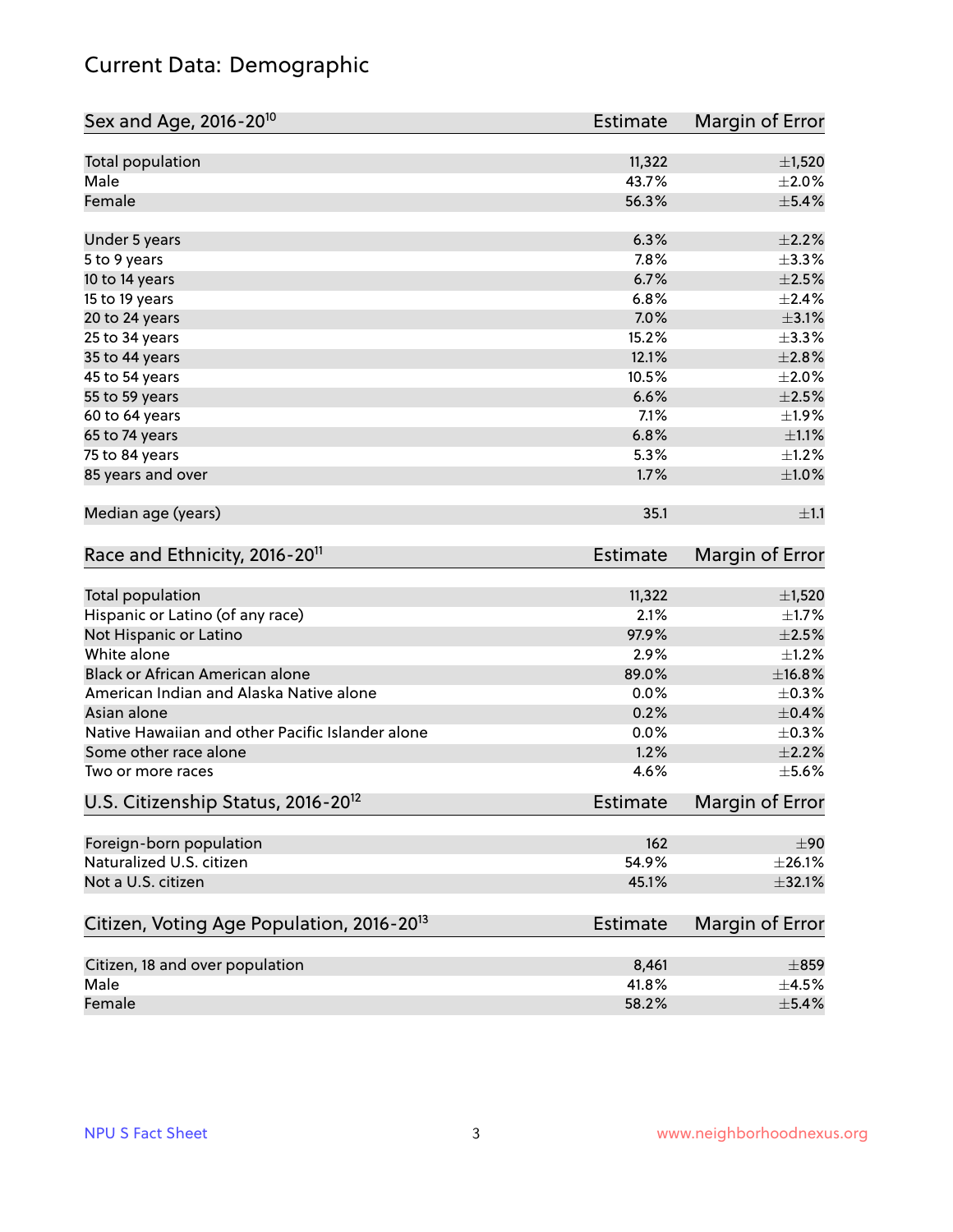#### Current Data: Economic

| Income, 2016-20 <sup>14</sup>                                     | <b>Estimate</b> | Margin of Error |
|-------------------------------------------------------------------|-----------------|-----------------|
| All households                                                    | 4,280           | $\pm 462$       |
| Less than \$10,000                                                | 18.3%           | $\pm$ 7.2%      |
| \$10,000 to \$14,999                                              | 4.4%            | $\pm 1.9\%$     |
| \$15,000 to \$24,999                                              | 14.4%           | $\pm$ 4.9%      |
| \$25,000 to \$34,999                                              | 14.8%           | $\pm$ 5.3%      |
| \$35,000 to \$49,999                                              | 12.2%           | $\pm 4.5\%$     |
| \$50,000 to \$74,999                                              | 16.5%           | $\pm$ 4.4%      |
| \$75,000 to \$99,999                                              | 6.4%            | $\pm 2.7\%$     |
|                                                                   | 7.3%            | ±3.8%           |
| \$100,000 to \$149,999                                            | 2.0%            |                 |
| \$150,000 to \$199,999                                            |                 | $\pm 1.2\%$     |
| \$200,000 or more                                                 | 3.6%            | $\pm 2.9\%$     |
| Median household income (dollars)                                 | \$34,006        | $\pm 2,582$     |
| Mean household income (dollars)                                   | \$51,906        | $\pm$ 8,750     |
| Households with earnings                                          | 70.1%           | $\pm$ 6.0%      |
| Mean earnings (dollars)                                           | \$54,691        | $\pm$ 8,426     |
| Households with Social Security                                   | 34.2%           | $\pm$ 4.4%      |
| Mean Social Security income (dollars)                             | \$14,235        | ±3,321          |
| Households with retirement income                                 | 18.5%           | $\pm$ 5.2%      |
| Mean retirement income (dollars)                                  | \$18,636        | $\pm 2,871$     |
| Households with Supplemental Security Income                      | 14.8%           | $\pm$ 6.5%      |
| Mean Supplemental Security Income (dollars)                       | \$8,756         | $\pm 781$       |
| Households with cash public assistance income                     | 4.9%            | $\pm$ 6.2%      |
| Mean cash public assistance income (dollars)                      | \$1,394         | $\pm 2,454$     |
| Households with Food Stamp/SNAP benefits in the past 12<br>months | 30.3%           | $\pm$ 8.7%      |
| Family households                                                 | 2,250           | $\pm$ 354       |
| Less than \$10,000                                                | 14.4%           | $\pm$ 6.4%      |
| \$10,000 to \$14,999                                              | 2.2%            | ±1.9%           |
| \$15,000 to \$24,999                                              | 14.1%           | $\pm$ 8.6%      |
| \$25,000 to \$34,999                                              | 13.7%           | ±4.3%           |
| \$35,000 to \$49,999                                              | 13.7%           | ±7.4%           |
| \$50,000 to \$74,999                                              | 19.9%           | $\pm$ 5.9%      |
| \$75,000 to \$99,999                                              | 6.4%            | $\pm$ 3.9%      |
| \$100,000 to \$149,999                                            | 8.4%            | $\pm$ 3.4%      |
| \$150,000 to \$199,999                                            | 1.8%            | $\pm$ 1.9%      |
| \$200,000 or more                                                 | 5.4%            | $\pm$ 5.2%      |
| Median family income (dollars)                                    | \$43,033        | $\pm 3,654$     |
| Mean family income (dollars)                                      | \$60,637        | ±15,194         |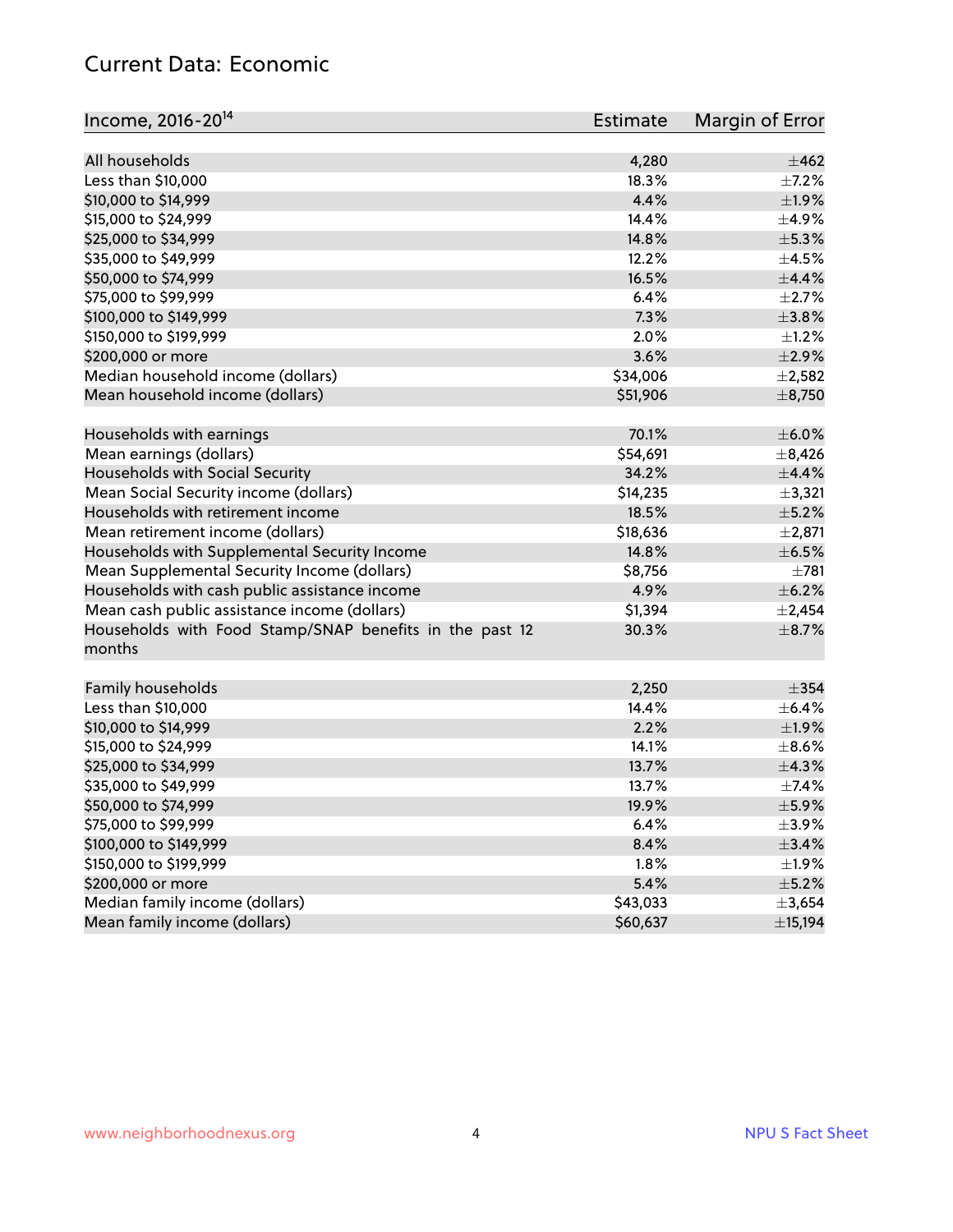## Current Data: Economic, continued...

| Income, 2016-20, continued <sup>15</sup>                                                   | Estimate        | Margin of Error        |
|--------------------------------------------------------------------------------------------|-----------------|------------------------|
|                                                                                            |                 |                        |
| Nonfamily households                                                                       | 2,029           | $\pm 427$              |
| Median nonfamily income (dollars)                                                          | \$30,233        | ±3,658                 |
| Mean nonfamily income (dollars)                                                            | \$40,575        | ±7,808                 |
| Median earnings for workers (dollars)                                                      | \$28,156        | $\pm$ 1,911            |
| Median earnings for male full-time, year-round workers                                     | \$31,947        | $\pm$ 1,468            |
| (dollars)                                                                                  |                 |                        |
| Median earnings for female full-time, year-round workers<br>(dollars)                      | \$34,433        | $\pm$ 1,276            |
| Per capita income (dollars)                                                                | \$21,425        | ±2,093                 |
|                                                                                            |                 |                        |
| Families Below Poverty Level, 2016-20 <sup>16</sup>                                        | <b>Estimate</b> | <b>Margin of Error</b> |
|                                                                                            |                 |                        |
| <b>All Families</b>                                                                        | 2,250           | $\pm$ 354              |
| Percent below poverty                                                                      | 24.0%           | ±6.8%                  |
| Families with related children under 18 years                                              | 1,128           | $\pm$ 318              |
| Percent below poverty                                                                      | 33.6%           | $\pm$ 8.9%             |
| Families with related children under 5 years only                                          | 169             | $\pm$ 119              |
| Percent below poverty                                                                      | 40.5%           | ±43.9%                 |
| Married couple families                                                                    | 780             | $\pm 215$              |
| Percent below poverty                                                                      | 21.5%           | ±15.2%                 |
| Married couple families with related children under 18 years                               | 283             | $\pm$ 145              |
| Percent below poverty                                                                      | 24.6%           | ±19.5%                 |
| Married couple families with related children under 5 years                                | 80              | $\pm 72$               |
| Percent below poverty                                                                      | 36.9%           | ±56.1%                 |
|                                                                                            |                 |                        |
| Families with female householder, no spouse present                                        | 1,194           | $\pm$ 303              |
| Percent below poverty                                                                      | 22.9%           | $\pm$ 7.6%             |
| Families with female householder, no spouse present with                                   | 717             | $\pm 269$              |
| related children under 18 years                                                            |                 |                        |
| Percent below poverty                                                                      | 31.0%           | ±9.0%                  |
| Families with female householder, no spouse present with<br>related children under 5 years | 66              | $\pm$ 84               |
| Percent below poverty                                                                      | 40.7%           | $\pm$ 80.1%            |
|                                                                                            |                 |                        |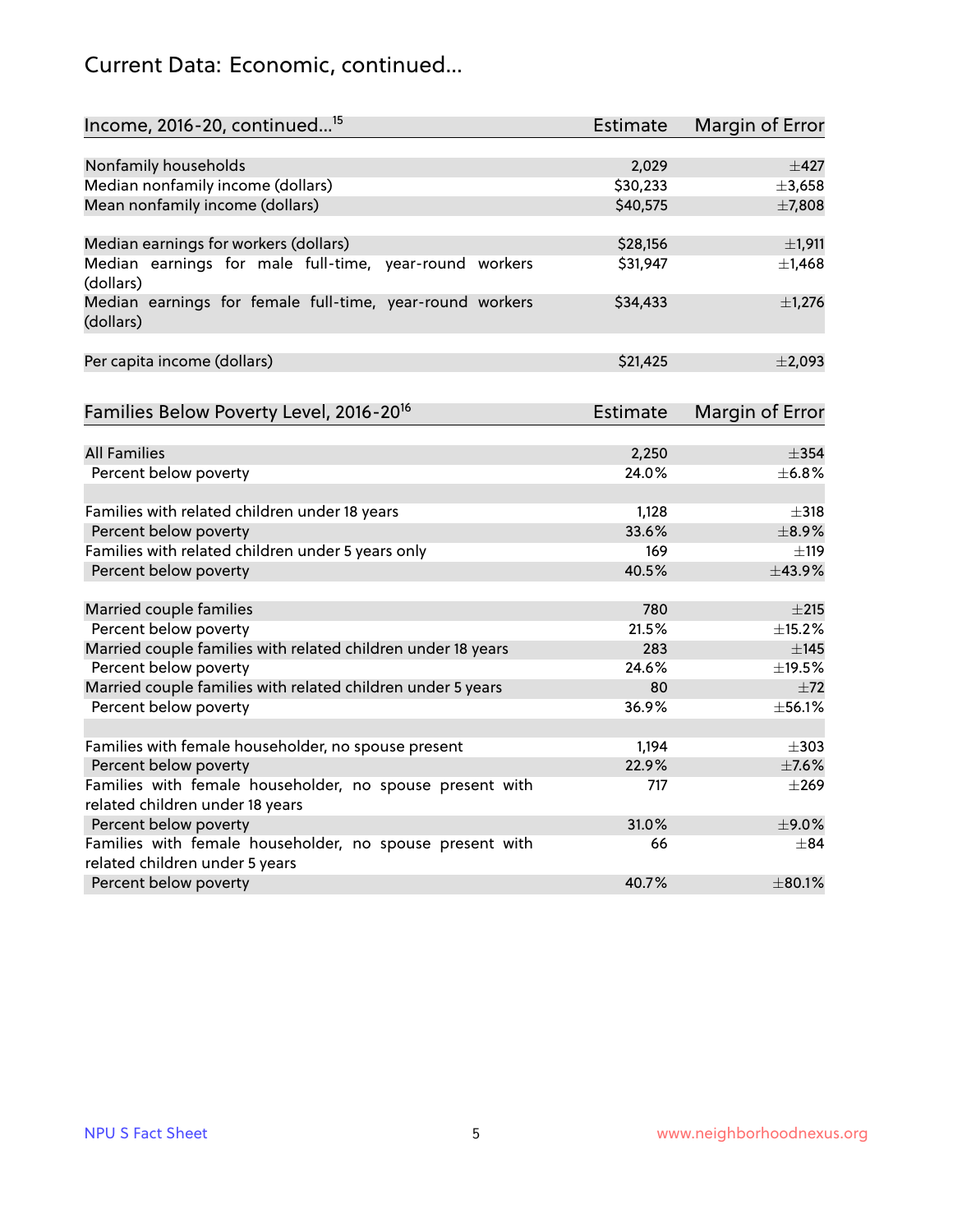#### Current Data: Economic, continued...

| People Below Poverty Level, 2016-20 <sup>17</sup> | <b>Estimate</b> | Margin of Error |
|---------------------------------------------------|-----------------|-----------------|
|                                                   |                 |                 |
| Total population                                  | 11,303          | ±1,514          |
| Percent below poverty                             | 25.3%           | $\pm$ 5.4%      |
| Population under 18 years                         | 2,773           | $\pm 621$       |
| Percent below poverty                             | 34.1%           | $\pm$ 7.5%      |
| Population 18 years and over                      | 8,530           | $\pm$ 854       |
| Percent below poverty                             | 22.5%           | $\pm$ 4.9%      |
| Population 18 to 64 years                         | 6.964           | $\pm$ 814       |
| Percent below poverty                             | 22.6%           | $\pm$ 5.6%      |
| Population 65 years and over                      | 1,565           | $\pm 256$       |
| Percent below poverty                             | 22.0%           | $\pm$ 9.7%      |

| Poverty by Race/Ethnicity, 2016-20 <sup>18</sup> | Estimate |             |
|--------------------------------------------------|----------|-------------|
|                                                  |          |             |
| Non-Hispanic White population                    | 326      | ±141        |
| Percent below poverty                            | $8.0\%$  | $\pm$ 7.6%  |
| <b>Black population</b>                          | 10,072   | $\pm$ 1,324 |
| Percent below poverty                            | 26.7%    | $\pm$ 5.6%  |
| Asian population                                 | 18       | $\pm$ 46    |
| Percent below poverty                            | $0.0\%$  | ±166.5%     |
| Hispanic or Latino population                    | 242      | $\pm$ 193   |
| Percent below poverty                            | 2.3%     | ±15.2%      |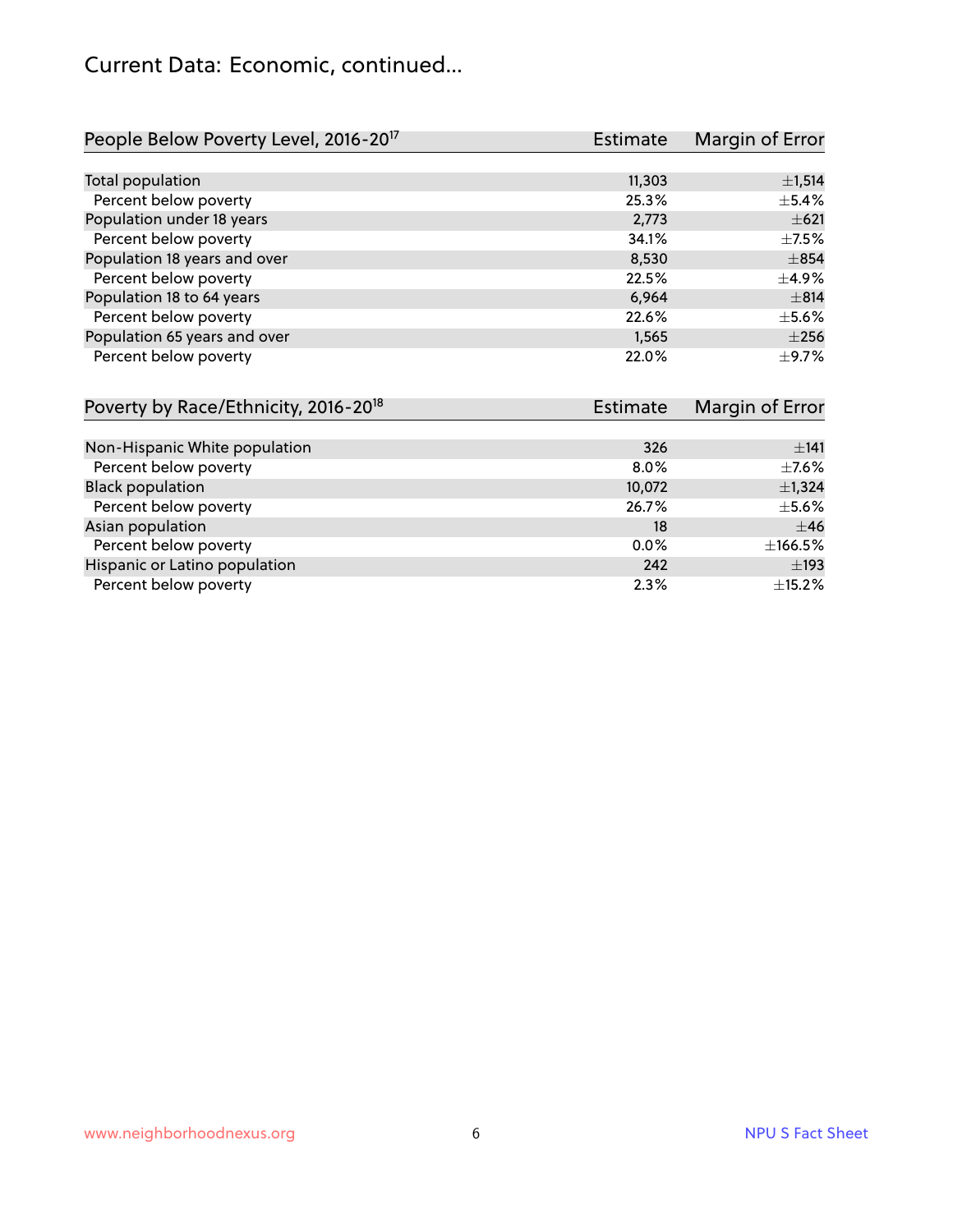## Current Data: Employment

| Employment Status, 2016-20 <sup>19</sup>                      | <b>Estimate</b> | Margin of Error |
|---------------------------------------------------------------|-----------------|-----------------|
|                                                               |                 |                 |
| Population 16 years and over                                  | 8,643           | $\pm 900$       |
| In labor force                                                | 63.0%           | $\pm$ 5.5%      |
| Civilian labor force                                          | 62.9%           | $\pm$ 5.5%      |
| Employed                                                      | 54.7%           | ±4.4%           |
| Unemployed                                                    | 8.3%            | ±4.3%           |
| <b>Armed Forces</b>                                           | 0.0%            | $\pm 1.5\%$     |
| Not in labor force                                            | 37.0%           | $\pm 4.0\%$     |
| Civilian labor force                                          | 5,439           | $\pm 740$       |
| <b>Unemployment Rate</b>                                      | 13.2%           | $\pm$ 6.7%      |
|                                                               |                 |                 |
| Females 16 years and over                                     | 4,991           | $\pm 684$       |
| In labor force                                                | 63.8%           | $\pm 8.0\%$     |
| Civilian labor force                                          | 63.8%           | $\pm 8.0\%$     |
| Employed                                                      | 56.8%           | $\pm$ 6.6%      |
| Own children of the householder under 6 years                 | 795             | $\pm$ 311       |
|                                                               |                 |                 |
| All parents in family in labor force                          | 59.9%           | ±11.8%          |
| Own children of the householder 6 to 17 years                 | 1,738           | $\pm 737$       |
| All parents in family in labor force                          | 82.8%           | ±17.9%          |
|                                                               |                 |                 |
| Industry, 2016-20 <sup>20</sup>                               | Estimate        | Margin of Error |
| Civilian employed population 16 years and over                | 4,724           | $\pm 621$       |
| Agriculture, forestry, fishing and hunting, and mining        | 0.5%            | $\pm$ 1.2%      |
| Construction                                                  | 5.4%            | $\pm 4.1\%$     |
| Manufacturing                                                 | 3.8%            | $\pm1.8\%$      |
| Wholesale trade                                               | 1.5%            | $\pm 1.5\%$     |
| Retail trade                                                  | 15.5%           | $\pm$ 4.6%      |
| Transportation and warehousing, and utilities                 | 10.4%           | $\pm 4.6\%$     |
| Information                                                   | 3.1%            | $\pm 2.5\%$     |
| Finance and insurance, and real estate and rental and leasing | 5.4%            | $\pm$ 3.1%      |
| Professional, scientific, and management, and administrative  | 10.8%           | ±3.4%           |
| and waste management services                                 |                 |                 |
| Educational services, and health care and social assistance   | 14.8%           | ±4.4%           |
| Arts, entertainment, and recreation, and accommodation and    | 18.1%           | $\pm$ 4.9%      |
| food services                                                 |                 |                 |
| Other services, except public administration                  | 5.9%            | $\pm 2.8\%$     |
| Public administration                                         | 4.8%            | $\pm$ 3.2%      |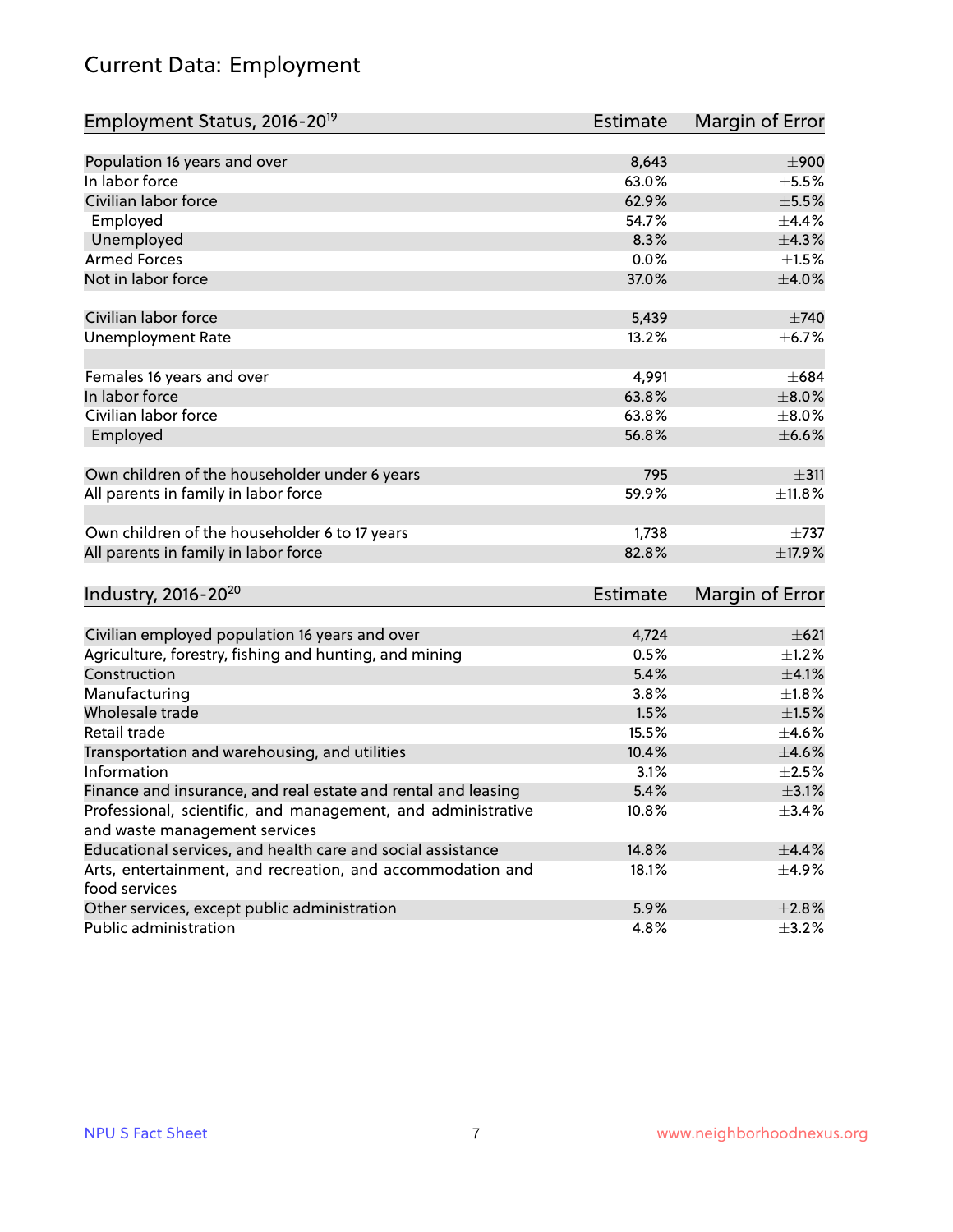## Current Data: Employment, continued...

| Occupation, 2016-20 <sup>21</sup>                            | <b>Estimate</b> | Margin of Error         |
|--------------------------------------------------------------|-----------------|-------------------------|
| Civilian employed population 16 years and over               | 4,724           | $\pm 621$               |
| Management, business, science, and arts occupations          | 22.9%           | $\pm$ 5.3%              |
| Service occupations                                          | 26.0%           | $\pm$ 5.4%              |
| Sales and office occupations                                 | 28.3%           | ±6.9%                   |
| Natural resources, construction, and maintenance occupations | 6.0%            | $\pm 2.8\%$             |
| Production, transportation, and material moving occupations  | 16.8%           | $\pm$ 5.1%              |
| Class of Worker, 2016-20 <sup>22</sup>                       | <b>Estimate</b> | Margin of Error         |
|                                                              | 4,724           |                         |
| Civilian employed population 16 years and over               | 78.2%           | $\pm 621$<br>$\pm$ 5.8% |
| Private wage and salary workers<br>Government workers        | 16.1%           |                         |
|                                                              |                 | $\pm$ 5.6%              |
| Self-employed in own not incorporated business workers       | 5.6%            | ±2.4%                   |
| Unpaid family workers                                        | 0.1%            | $\pm$ 0.9%              |
| Job Flows, 2019 <sup>23</sup>                                |                 | 2019                    |
| Total Jobs in NPU                                            |                 | 904                     |
| Held by residents of NPU                                     |                 | 2.0%                    |
| Held by non-residents of NPU                                 |                 | 98.0%                   |
| Jobs by Industry Sector, 2019 <sup>24</sup>                  |                 | 2019                    |
|                                                              |                 |                         |
| Total Jobs in NPU                                            |                 | 904                     |
| <b>Goods Producing sectors</b>                               |                 | 2.7%                    |
| Trade, Transportation, and Utilities sectors                 |                 | 14.2%                   |
| All Other Services sectors                                   |                 | 83.2%                   |
| Total Jobs in NPU held by NPU residents                      |                 | 18                      |
| <b>Goods Producing sectors</b>                               |                 | 11.1%                   |
| Trade, Transportation, and Utilities sectors                 |                 | 22.2%                   |
| All Other Services sectors                                   |                 | 66.7%                   |
| Jobs by Earnings, 2019 <sup>25</sup>                         |                 | 2019                    |
| Total Jobs in NPU                                            |                 | 904                     |
| Jobs with earnings \$1250/month or less                      |                 | 26.9%                   |
| Jobs with earnings \$1251/month to \$3333/month              |                 | 28.2%                   |
| Jobs with earnings greater than \$3333/month                 |                 | 44.9%                   |
|                                                              |                 |                         |
| Total Jobs in NPU held by NPU residents                      |                 | 18                      |
| Jobs with earnings \$1250/month or less                      |                 | 44.4%                   |
| Jobs with earnings \$1251/month to \$3333/month              |                 | 38.9%                   |
| Jobs with earnings greater than \$3333/month                 |                 | 16.7%                   |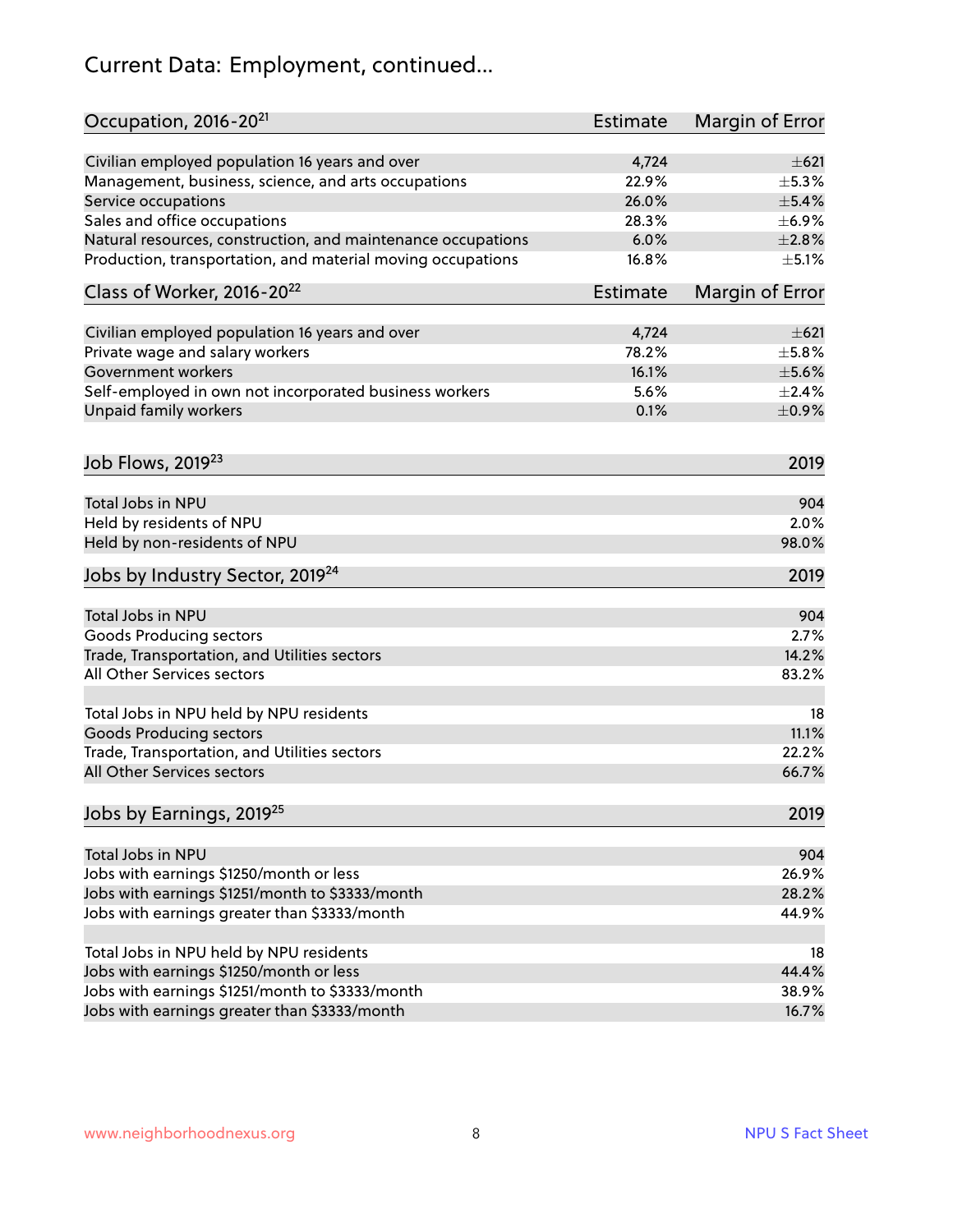## Current Data: Employment, continued...

| Jobs by Age of Worker, 2019 <sup>26</sup> | 2019  |
|-------------------------------------------|-------|
|                                           |       |
| Total Jobs in NPU                         | 904   |
| Jobs with workers age 29 or younger       | 22.0% |
| Jobs with workers age 30 to 54            | 55.9% |
| Jobs with workers age 55 or older         | 22.1% |
|                                           |       |
| Total Jobs in NPU held by NPU residents   | 18    |
| Jobs with workers age 29 or younger       | 11.1% |
| Jobs with workers age 30 to 54            | 72.2% |
| Jobs with workers age 55 or older         | 16.7% |

#### Current Data: Education

| School Enrollment, 2016-20 <sup>27</sup>       | Estimate | Margin of Error |
|------------------------------------------------|----------|-----------------|
|                                                |          |                 |
| Population 3 years and over enrolled in school | 3.060    | ±920            |
| Nursery school, preschool                      | 10.2%    | $\pm$ 6.0%      |
| Kindergarten                                   | 2.3%     | $\pm 2.0\%$     |
| Elementary school (grades 1-8)                 | 46.3%    | $\pm$ 10.1%     |
| High school (grades 9-12)                      | 21.6%    | $\pm$ 6.9%      |
| College or graduate school                     | 19.5%    | $\pm$ 4.3%      |

| Educational Attainment, 2016-20 <sup>28</sup> | <b>Estimate</b> | Margin of Error |
|-----------------------------------------------|-----------------|-----------------|
|                                               |                 |                 |
| Population 25 years and over                  | 7,394           | $\pm 789$       |
| Less than 9th grade                           | 4.9%            | $\pm 2.1\%$     |
| 9th to 12th grade, no diploma                 | 9.5%            | $\pm 2.6\%$     |
| High school graduate (includes equivalency)   | 34.1%           | $\pm$ 6.5%      |
| Some college, no degree                       | 20.6%           | $\pm$ 3.7%      |
| Associate's degree                            | 8.3%            | $\pm 3.5\%$     |
| Bachelor's degree                             | 12.8%           | $\pm$ 3.5%      |
| Graduate or professional degree               | 9.6%            | $\pm 2.9\%$     |
|                                               |                 |                 |
| Percent high school graduate or higher        | 85.5%           | $\pm$ 5.2%      |
| Percent bachelor's degree or higher           | 22.5%           | $\pm$ 4.3%      |
|                                               |                 |                 |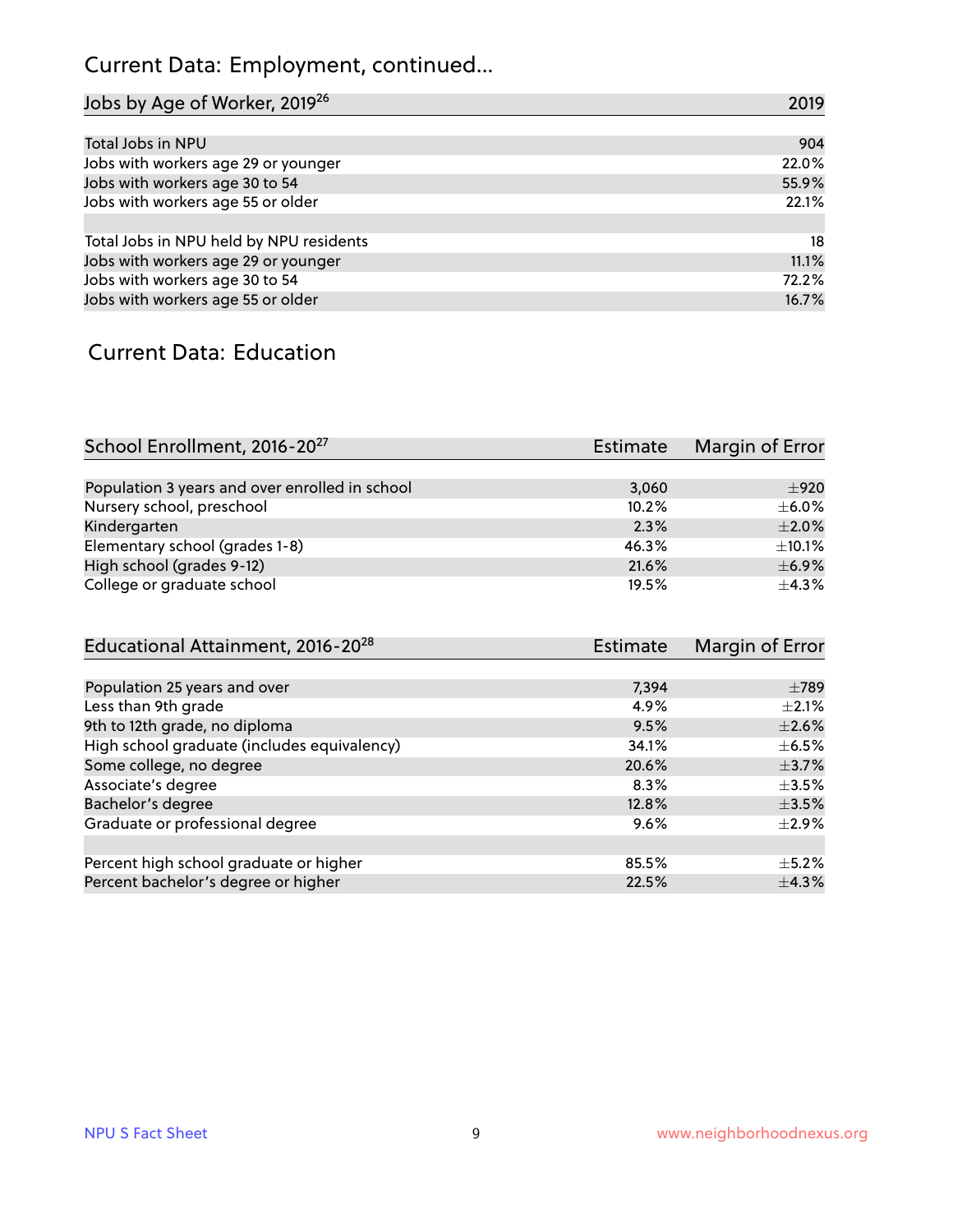#### Current Data: Housing

| Households by Type, 2016-20 <sup>29</sup>            | Estimate        | Margin of Error |
|------------------------------------------------------|-----------------|-----------------|
|                                                      |                 |                 |
| <b>Total households</b>                              | 4,280           | $\pm 462$       |
| Family households (families)                         | 52.6%           | $\pm$ 6.0%      |
| With own children under 18 years                     | 20.0%           | $\pm$ 6.4%      |
| Married-couple family                                | 18.2%           | ±4.7%           |
| With own children of the householder under 18 years  | 5.6%            | $\pm$ 3.2%      |
| Male householder, no spouse present, family          | 6.5%            | $\pm 2.7\%$     |
| With own children of the householder under 18 years  | 2.8%            | $\pm 2.0\%$     |
| Female householder, no spouse present, family        | 27.9%           | ±6.3%           |
| With own children of the householder under 18 years  | 11.5%           | $\pm$ 5.5%      |
| Nonfamily households                                 | 47.4%           | $\pm$ 8.6%      |
| Householder living alone                             | 40.5%           | $\pm 8.0\%$     |
| 65 years and over                                    | 11.7%           | $\pm 2.2\%$     |
| Households with one or more people under 18 years    | 26.4%           | ±6.8%           |
| Households with one or more people 65 years and over | 28.6%           | $\pm 2.9\%$     |
|                                                      |                 |                 |
| Average household size                               | 2.64            | $\pm$ 0.21      |
| Average family size                                  | 3.80            | $\pm$ 0.40      |
| Housing Occupancy, 2016-20 <sup>30</sup>             | Estimate        | Margin of Error |
|                                                      |                 | $\pm 455$       |
| Total housing units                                  | 5,239<br>81.7%  | ±5.3%           |
| Occupied housing units                               |                 |                 |
| Vacant housing units                                 | 18.3%           | $\pm$ 3.3%      |
| Homeowner vacancy rate                               | 4.0             | $\pm 2.7$       |
| Rental vacancy rate                                  | 8.8             | ±5.2            |
| Units in Structure, 2016-20 <sup>31</sup>            | <b>Estimate</b> | Margin of Error |
| Total housing units                                  | 5,239           | $\pm 455$       |
| 1-unit, detached                                     | 82.3%           | $\pm$ 5.5%      |
| 1-unit, attached                                     | 1.0%            | $\pm$ 0.7%      |
| 2 units                                              | 4.0%            | $\pm1.8\%$      |
|                                                      | 3.9%            | ±1.9%           |
| 3 or 4 units<br>5 to 9 units                         |                 |                 |
|                                                      | 3.4%            | ±1.7%           |
| 10 to 19 units                                       | 2.6%            | $\pm 1.7\%$     |
| 20 or more units                                     | 2.6%            | $\pm 1.6\%$     |
| Mobile home                                          | 0.3%            | $\pm$ 0.6%      |
| Boat, RV, van, etc.                                  | 0.0%            | $\pm$ 0.6%      |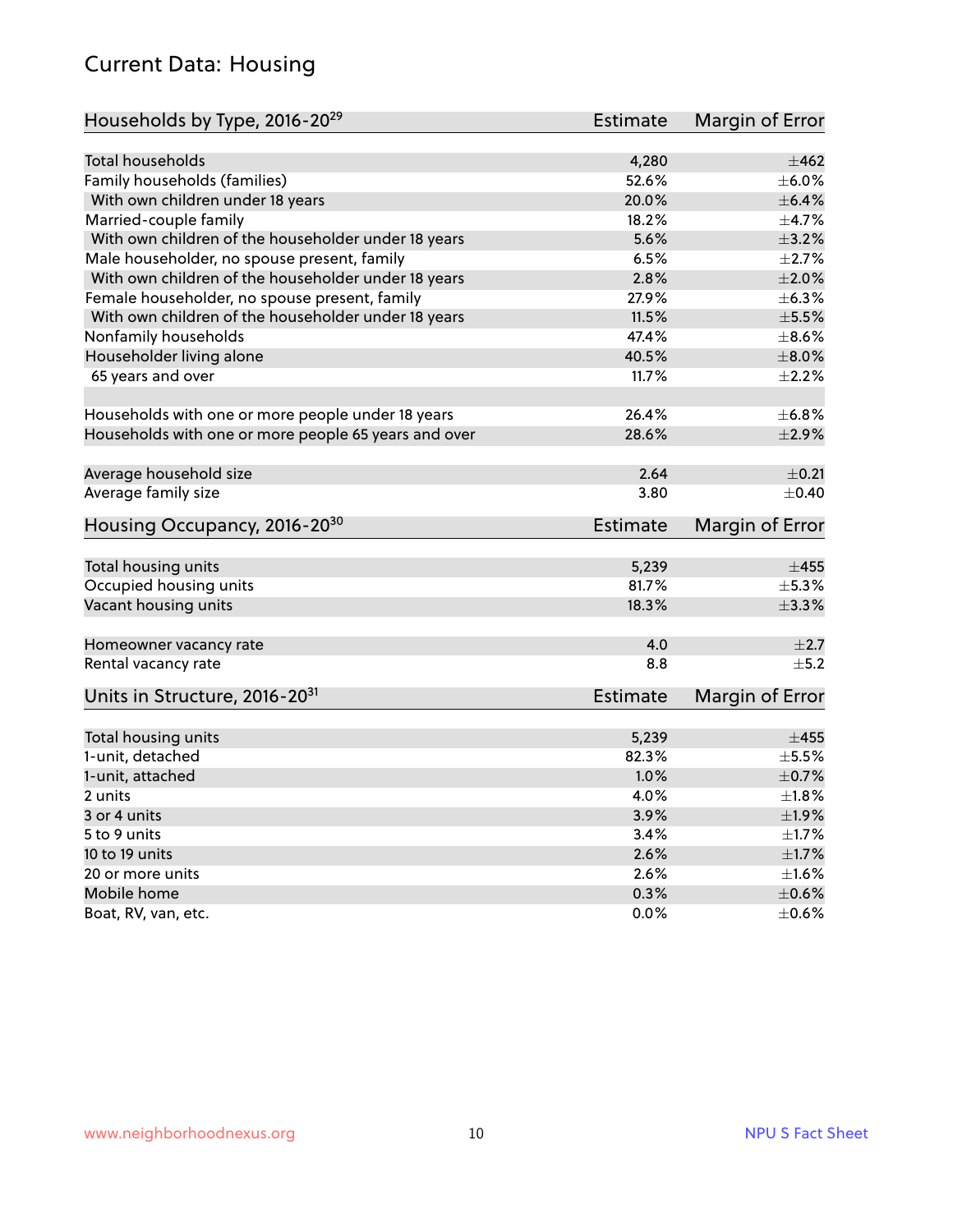#### Current Data: Housing, continued...

| Year Structure Built, 2016-20 <sup>32</sup>    | <b>Estimate</b> | Margin of Error |
|------------------------------------------------|-----------------|-----------------|
| Total housing units                            | 5,239           | $\pm 455$       |
| Built 2014 or later                            | 1.7%            | $\pm 2.5\%$     |
| Built 2010 to 2013                             | 1.5%            | $\pm 1.1\%$     |
| Built 2000 to 2009                             | 3.8%            | $\pm 2.1\%$     |
| Built 1990 to 1999                             | 5.1%            | $\pm$ 3.1%      |
| Built 1980 to 1989                             | 4.9%            | $\pm$ 3.5%      |
| Built 1970 to 1979                             | 6.1%            | $\pm 2.4\%$     |
| Built 1960 to 1969                             | 14.9%           | $\pm$ 5.4%      |
| Built 1950 to 1959                             | 30.9%           | $\pm$ 4.7%      |
| Built 1940 to 1949                             | 19.5%           | $\pm 3.5\%$     |
| Built 1939 or earlier                          | 11.6%           | ±4.3%           |
| Housing Tenure, 2016-2033                      | <b>Estimate</b> | Margin of Error |
|                                                |                 |                 |
| Occupied housing units                         | 4,280           | $\pm 462$       |
| Owner-occupied                                 | 51.8%           | $\pm$ 6.0%      |
| Renter-occupied                                | 48.2%           | $\pm$ 7.7%      |
| Average household size of owner-occupied unit  | 2.42            | $\pm$ 0.20      |
| Average household size of renter-occupied unit | 2.88            | $\pm$ 0.23      |
| Residence 1 Year Ago, 2016-20 <sup>34</sup>    | <b>Estimate</b> | Margin of Error |
|                                                |                 |                 |
| Population 1 year and over                     | 11,253          | ±1,516          |
| Same house                                     | 85.1%           | $\pm$ 4.4%      |
| Different house in the U.S.                    | 14.5%           | $\pm 3.6\%$     |
| Same county                                    | 9.3%            | $\pm 2.8\%$     |
| Different county                               | 5.2%            | $\pm 2.6\%$     |
| Same state                                     | 4.5%            | $\pm 2.5\%$     |
| Different state                                | 0.7%            | $\pm$ 0.7%      |
| Abroad                                         | 0.4%            | $\pm$ 0.4%      |
| Value of Housing Unit, 2016-20 <sup>35</sup>   | <b>Estimate</b> | Margin of Error |
| Owner-occupied units                           | 2,218           | $\pm 351$       |
| Less than \$50,000                             | 10.8%           | $\pm$ 5.4%      |
| \$50,000 to \$99,999                           | 27.5%           | $\pm$ 6.0%      |
| \$100,000 to \$149,999                         | 11.8%           | $\pm$ 3.8%      |
| \$150,000 to \$199,999                         | 13.2%           | $\pm$ 4.3%      |
| \$200,000 to \$299,999                         | 15.0%           | $\pm$ 9.7%      |
| \$300,000 to \$499,999                         | 17.0%           | $\pm$ 8.5%      |
| \$500,000 to \$999,999                         | 4.0%            | $\pm$ 5.1%      |
| \$1,000,000 or more                            | 0.6%            | $\pm 2.3\%$     |
|                                                |                 |                 |
| Mortgage Status, 2016-20 <sup>36</sup>         | <b>Estimate</b> | Margin of Error |
| Owner-occupied units                           | 2,218           | $\pm 351$       |
| Housing units with a mortgage                  | 62.1%           | $\pm$ 11.5%     |
| Housing units without a mortgage               | 37.9%           | $\pm$ 5.1%      |

Housing units without a mortgage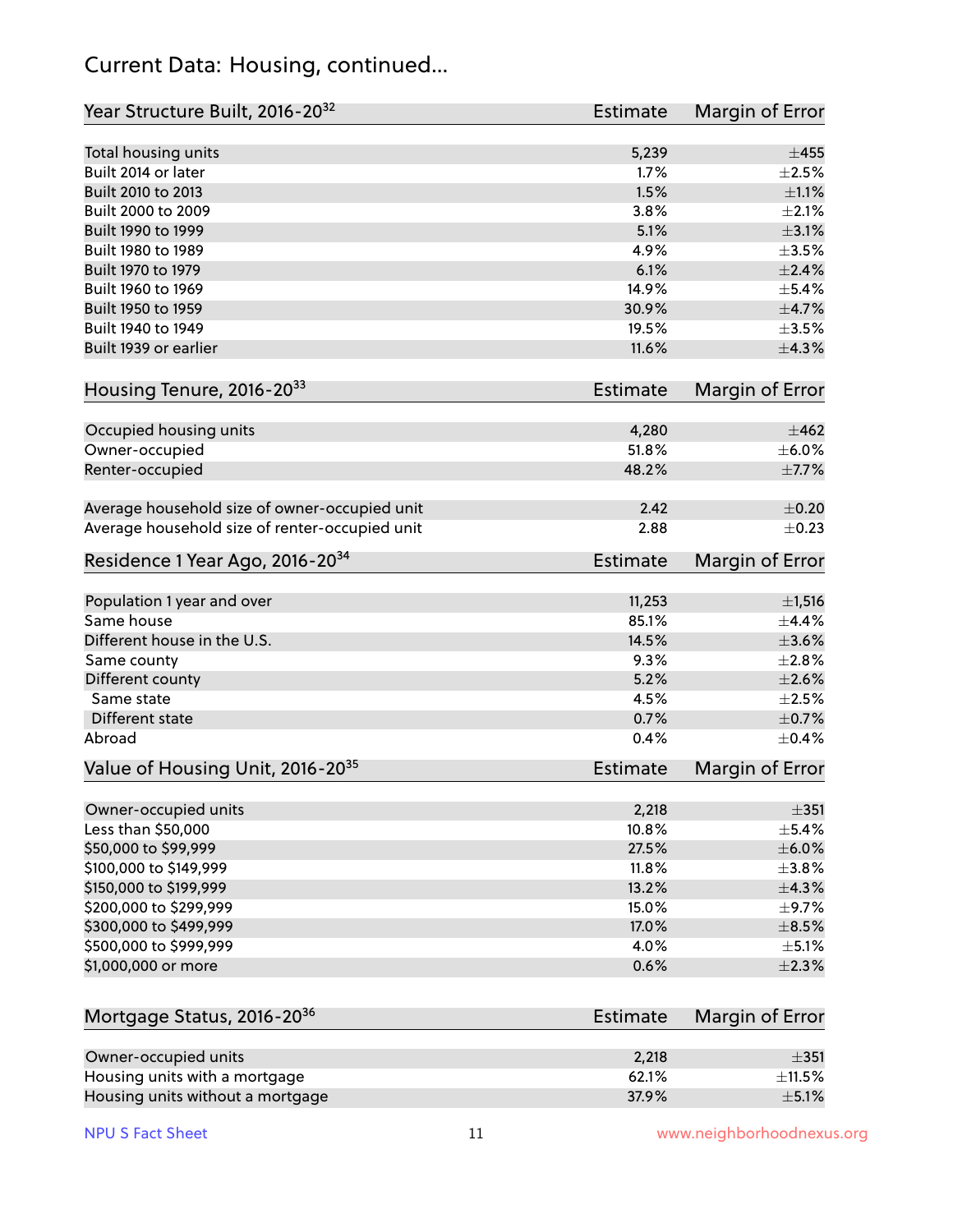## Current Data: Housing, continued...

| Selected Monthly Owner Costs, 2016-20 <sup>37</sup> | Estimate | Margin of Error |
|-----------------------------------------------------|----------|-----------------|
|                                                     |          |                 |
| Housing units with a mortgage                       | 1,377    | $\pm$ 336       |
| Less than \$300                                     | 0.0%     | $\pm$ 3.1%      |
| \$300 to \$499                                      | 3.0%     | $\pm$ 3.5%      |
| \$500 to \$999                                      | 40.7%    | ±16.3%          |
| \$1,000 to \$1,499                                  | 34.1%    | ±9.9%           |
| \$1,500 to \$1,999                                  | 9.2%     | $\pm$ 5.5%      |
| \$2,000 to \$2,999                                  | 6.0%     | $\pm$ 6.0%      |
| \$3,000 or more                                     | 7.1%     | $\pm$ 8.9%      |
|                                                     |          |                 |
| Median (dollars)                                    | \$1,080  | $\pm$ 63        |
|                                                     |          |                 |
| Housing units without a mortgage                    | 841      | $\pm$ 174       |
| Less than \$150                                     | 1.5%     | ±5.3%           |
| \$150 to \$249                                      | 16.4%    | $\pm$ 8.2%      |
| \$250 to \$349                                      | 23.5%    | ±10.7%          |
| \$350 to \$499                                      | 33.1%    | ±11.7%          |
| \$500 to \$699                                      | 15.4%    | $\pm$ 8.5%      |
| \$700 or more                                       | 10.1%    | ±12.4%          |
|                                                     |          |                 |
| Median (dollars)                                    | \$382    | $\pm 25$        |

| Selected Monthly Owner Costs as a Percentage of | <b>Estimate</b> | Margin of Error |
|-------------------------------------------------|-----------------|-----------------|
| Household Income, 2016-20 <sup>38</sup>         |                 |                 |
|                                                 |                 |                 |
| Housing units with a mortgage <sup>39</sup>     | 1,324           | $\pm$ 350       |
| Less than 20.0 percent                          | 42.1%           | $\pm$ 12.4%     |
| 20.0 to 24.9 percent                            | 20.4%           | ±16.9%          |
| 25.0 to 29.9 percent                            | $9.0\%$         | $\pm$ 4.3%      |
| 30.0 to 34.9 percent                            | 4.0%            | $\pm 2.7\%$     |
| 35.0 percent or more                            | 24.5%           | $\pm$ 5.6%      |
|                                                 |                 |                 |
| Housing units without a mortgage <sup>40</sup>  | 820             | $\pm$ 198       |
| Less than 10.0 percent                          | 36.0%           | $\pm$ 8.2%      |
| 10.0 to 14.9 percent                            | 15.0%           | $\pm$ 9.8%      |
| 15.0 to 19.9 percent                            | 12.0%           | $\pm$ 5.5%      |
| 20.0 to 24.9 percent                            | 9.7%            | $\pm$ 6.8%      |
| 25.0 to 29.9 percent                            | 4.5%            | $\pm$ 4.2%      |
| 30.0 to 34.9 percent                            | $3.0\%$         | $\pm$ 4.2%      |
| 35.0 percent or more                            | 19.7%           | $\pm$ 13.6%     |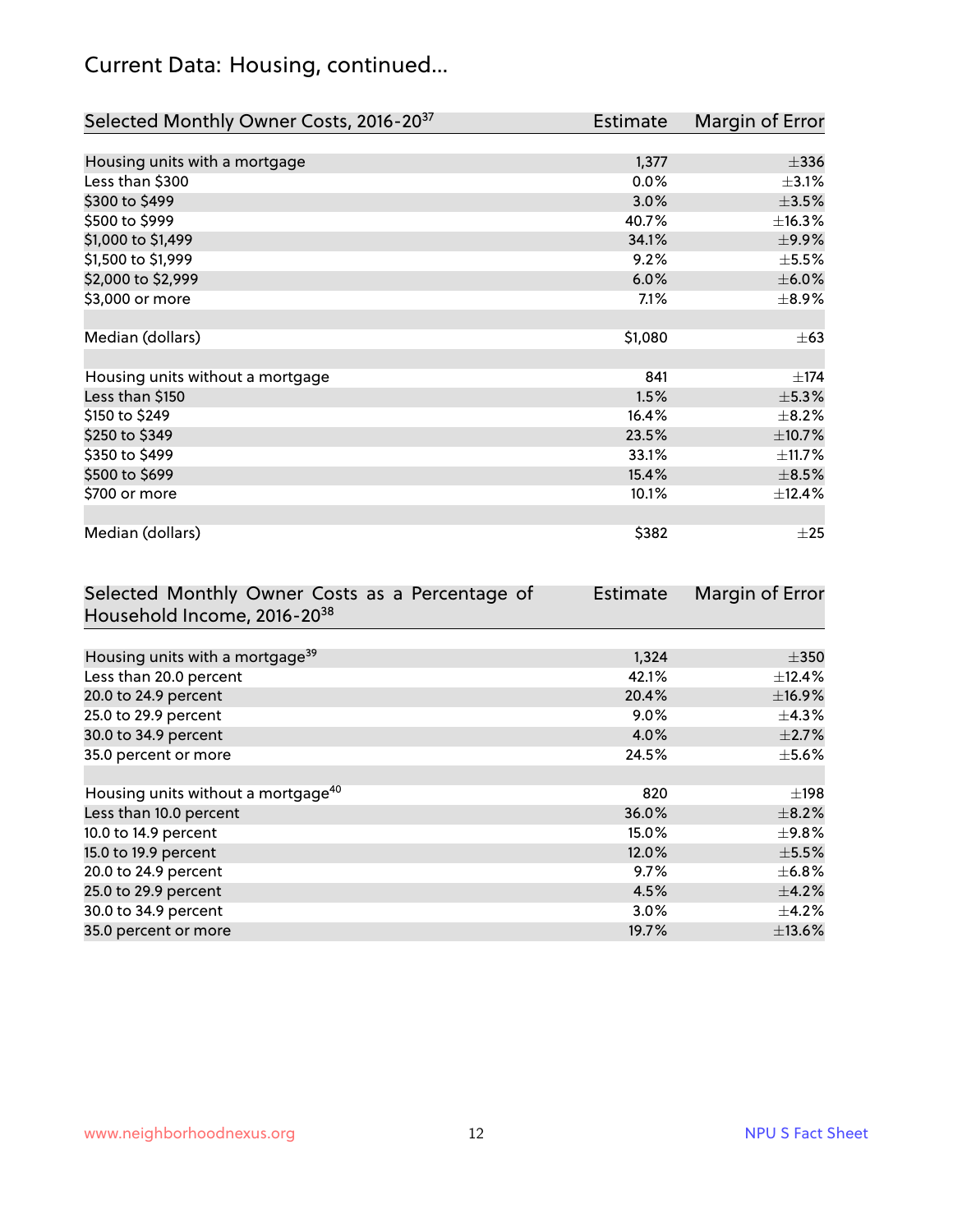#### Current Data: Housing, continued...

| Gross Rent, 2016-20 <sup>41</sup>               | Estimate        | Margin of Error |
|-------------------------------------------------|-----------------|-----------------|
|                                                 |                 |                 |
| Occupied units paying rent                      | 1,982           | $\pm$ 396       |
| Less than \$200                                 | 0.3%            | $\pm 2.7\%$     |
| \$200 to \$499                                  | 5.9%            | $\pm$ 5.2%      |
| \$500 to \$749                                  | 11.1%           | $\pm$ 5.8%      |
| \$750 to \$999                                  | 31.4%           | $\pm 10.1\%$    |
| \$1,000 to \$1,499                              | 42.2%           | ±13.5%          |
| \$1,500 to \$1,999                              | 9.1%            | $\pm$ 5.8%      |
| \$2,000 or more                                 | 0.0%            | $\pm 3.0\%$     |
| Median (dollars)                                | \$1,011         | $\pm$ 38        |
|                                                 |                 |                 |
| No rent paid                                    | 80              | $\pm$ 57        |
|                                                 |                 |                 |
| Gross Rent as a Percentage of Household Income, | <b>Estimate</b> | Margin of Error |
| $2016 - 20^{42}$                                |                 |                 |
|                                                 |                 |                 |
| Occupied units paying rent <sup>43</sup>        | 1,918           | $\pm 421$       |
| Less than 15.0 percent                          | 5.0%            | $\pm$ 4.7%      |
| 15.0 to 19.9 percent                            | 6.0%            | $\pm$ 3.2%      |
| 20.0 to 24.9 percent                            | 9.5%            | ±4.3%           |
| 25.0 to 29.9 percent                            | 10.2%           | $\pm 4.6\%$     |
| 30.0 to 34.9 percent                            | 7.5%            | $\pm$ 3.7%      |
| 35.0 percent or more                            | 61.7%           | ±14.1%          |

## Current Data: Transportation

| Commuting to Work, 2016-20 <sup>44</sup>  | Estimate | Margin of Error |
|-------------------------------------------|----------|-----------------|
|                                           |          |                 |
| Workers 16 years and over                 | 4,645    | $\pm$ 611       |
| Car, truck, or van - drove alone          | 59.1%    | $\pm$ 5.2%      |
| Car, truck, or van - carpooled            | 5.9%     | $\pm 2.8\%$     |
| Public transportation (excluding taxicab) | 22.1%    | $\pm$ 6.3%      |
| Walked                                    | 1.3%     | $\pm 1.1\%$     |
| Other means                               | 3.1%     | $\pm 2.2\%$     |
| Worked at home                            | 8.6%     | $\pm$ 5.7%      |
|                                           |          |                 |
| Mean travel time to work (minutes)        | 34.6     | $\pm$ 3.8       |

| Access to a Vehicle, 2016-20 <sup>45</sup> | Estimate | Margin of Error |
|--------------------------------------------|----------|-----------------|
|                                            |          |                 |
| Occupied housing units                     | 4,280    | $+462$          |
| No vehicles available                      | 22.3%    | $\pm$ 6.8%      |
| 1 vehicle available                        | 48.5%    | $\pm$ 7.8%      |
| 2 vehicles available                       | 21.3%    | $\pm$ 3.8%      |
| 3 or more vehicles available               | 7.9%     | $+3.5%$         |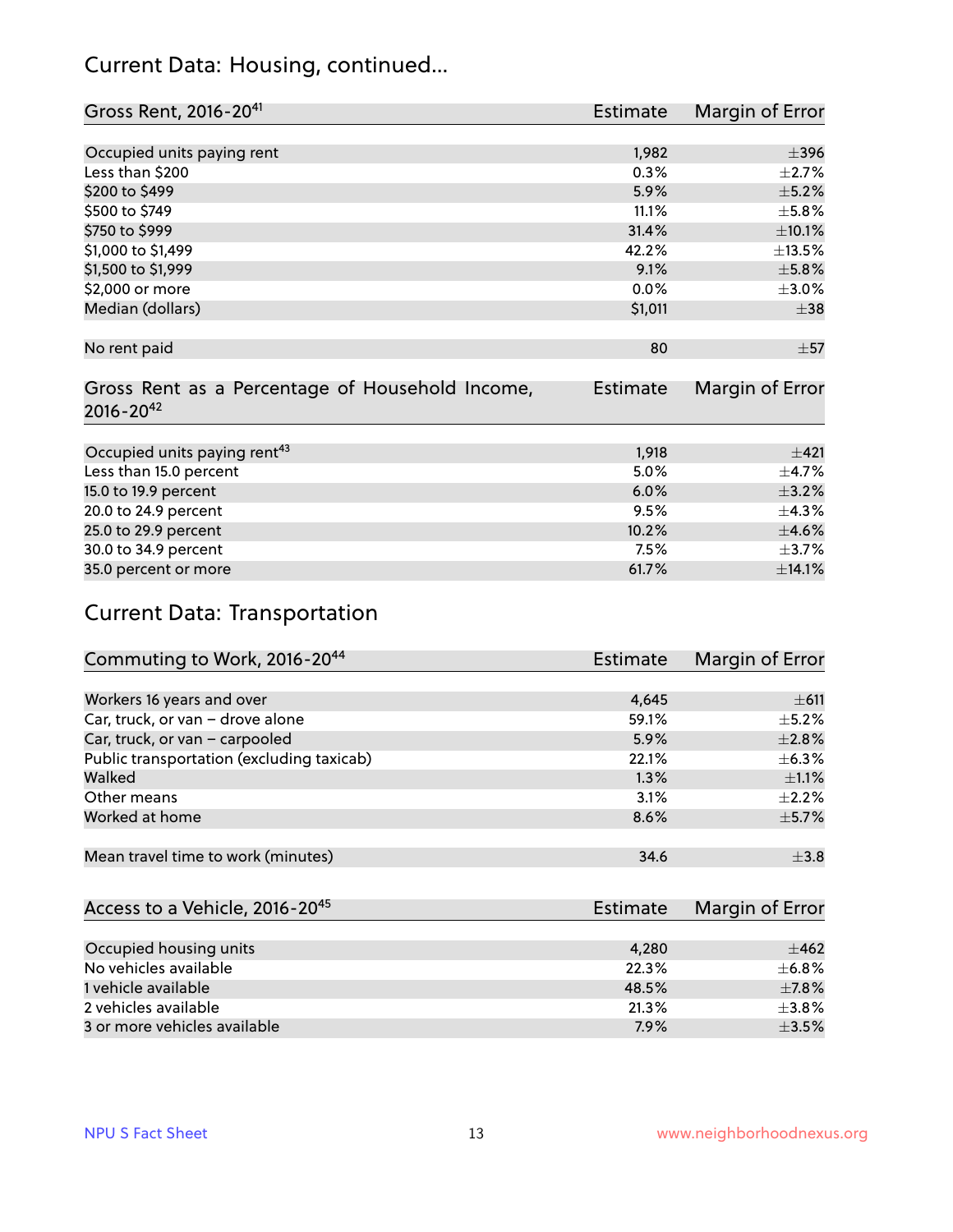#### Current Data: Health

| Health Insurance coverage, 2016-2046                    | <b>Estimate</b> | Margin of Error |
|---------------------------------------------------------|-----------------|-----------------|
|                                                         |                 |                 |
| Civilian Noninstitutionalized Population                | 11,319          | $\pm$ 1,519     |
| With health insurance coverage                          | 81.4%           | ±14.7%          |
| With private health insurance coverage                  | 44.5%           | ±3.4%           |
| With public health coverage                             | 46.0%           | $\pm$ 3.9%      |
| No health insurance coverage                            | 18.6%           | $\pm 4.0\%$     |
| Civilian Noninstitutionalized Population Under 19 years | 2,977           | $\pm 2,977$     |
| No health insurance coverage                            | 6.0%            | $\pm$ 3.9%      |
|                                                         |                 |                 |
| Civilian Noninstitutionalized Population 19 to 64 years | 6,776           | $\pm 859$       |
| In labor force:                                         | 5,142           | $\pm$ 744       |
| Employed:                                               | 4,475           | $\pm 611$       |
| With health insurance coverage                          | 74.0%           | $\pm$ 5.5%      |
| With private health insurance coverage                  | 68.0%           | ±6.3%           |
| With public coverage                                    | 10.0%           | ±3.8%           |
| No health insurance coverage                            | 26.0%           | $\pm$ 7.7%      |
|                                                         |                 |                 |
| Unemployed:                                             | 666             | $\pm 611$       |
| With health insurance coverage                          | 42.5%           | ±32.7%          |
| With private health insurance coverage                  | 8.6%            | $\pm$ 8.6%      |
| With public coverage                                    | 34.2%           | ±34.7%          |
| No health insurance coverage                            | 57.5%           | ±17.9%          |
|                                                         |                 |                 |
| Not in labor force:                                     | 1,635           | $\pm$ 417       |
| With health insurance coverage                          | 77.3%           | $\pm$ 8.7%      |
| With private health insurance coverage                  | 26.7%           | $\pm$ 5.7%      |
| With public coverage                                    | 62.8%           | ±13.6%          |
| No health insurance coverage                            | 22.7%           | ±10.8%          |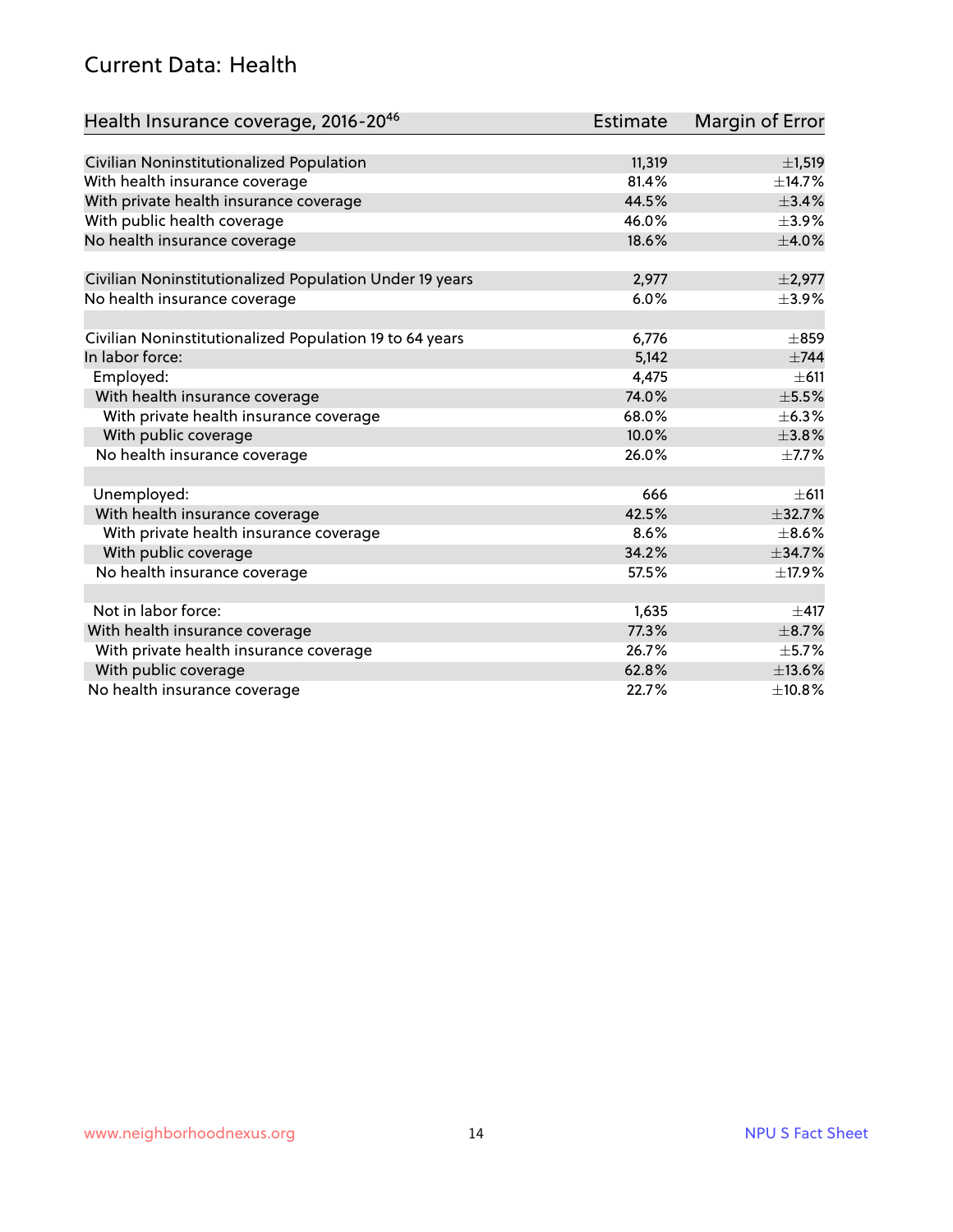#### Notes:

- 1. Source: U.S. Census Bureau, Decennial Census 2000, SF1 tables P8, P12; American Community Survey, tables B01001, B03002
- 2. This category includes Pacific Islanders, Native Americans and Alaska Natives, people who identify as some other race, and those who identify as bi/multi racial.
- 3. Source: U.S. Census Bureau, Decennial Census 2000, SF1 tables P15, P16, P18, P19; American Community Survey, tables B11001, B11005, B11003
- 4. Source: U.S. Census Bureau, Decennial Census 2000, SF3 table P37; American Community Survey, table B15002
- 5. Source: U.S. Census Bureau, Longitudinal Employer-Household Dynamics Residential Area Characteristics, Table JT01 (Primary Jobs); Workplace Area Characteristics, Table JT00 (All Jobs)
- 6. Source: U.S. Census Bureau, Decennial Census 2000, SF3 tables P52, P87; American Community Survey, tables B19001, B17001
- 7. Source: U.S. Census Bureau, Decennial Census 2000, SF1 tables H3, H4; American Community Survey, tables B25002, B25009
- 8. Source: U.S. Census Bureau, Decennial Census 2000, SF3 table H44; American Community Survey, tables B25044
- 9. Source: Atlanta Police Department, COBRA; U.S. Census Bureau, American Community Survey, table B01001
- 10. Source: U.S. Census Bureau, American Community Survey, table B01001
- 11. Source: U.S. Census Bureau, American Community Survey, table B03002
- 12. Source: U.S. Census Bureau, American Community Survey, table B05002
- 13. Source: U.S. Census Bureau, American Community Survey, table B05003
- 14. Source: U.S. Census Bureau, American Community Survey, tables B19001, B19025, B19051, B19061, B19055, B19065, B19059, B19069, B19056, B19066, B19057, B19067, B22001, B19101, B19127
- 15. Source: U.S. Census Bureau, American Community Survey, tables B19201, B19214, B20017, B19313
- 16. Source: U.S. Census Bureau, American Community Survey, table B17010
- 17. Source: U.S. Census Bureau, American Community Survey, tables B17001, B17006, B17021, B17007. Table totals may be lower than the total population, as they are based on the population for whom poverty status is determined.
- 18. Source: U.S. Census Bureau, American Community Survey, B17001H, B17001B, B17001D, B17001I. Table totals may be lower than the total population, as they are based on the population for whom poverty status is determined.
- 19. Source: U.S. Census Bureau, American Community Survey, tables B23001, B23008
- 20. Source: U.S. Census Bureau, American Community Survey, table C24030
- 21. Source: U.S. Census Bureau, American Community Survey, table C24010
- 22. Source: U.S. Census Bureau, American Community Survey, table B24080
- 23. Source: U.S. Census Bureau, Longitudinal Employer-Household Dynamics Origin-Destination Data, Tables JT00 Main and JT00 Aux
- 24. Source: U.S. Census Bureau, Longitudinal Employer-Household Dynamics Origin-Destination Data, Tables JT00 Main and JT00 Aux
- 25. Source: U.S. Census Bureau, Longitudinal Employer-Household Dynamics Origin-Destination Data, Tables JT00 Main and JT00 Aux
- 26. Source: U.S. Census Bureau, Longitudinal Employer-Household Dynamics Origin-Destination Data, Tables JT00 Main and JT00 Aux
- 27. Source: U.S. Census Bureau, American Community Survey, table B14001
- 28. Source: U.S. Census Bureau, American Community Survey, table B15002
- 29. Source: U.S. Census Bureau, American Community Survey, tables B11001, B11003, B11007, B11005, B09019
- 30. Source: U.S. Census Bureau, American Community Survey, tables B25002, B25003, B25004
- 31. Source: U.S. Census Bureau, American Community Survey, table B25024
- 32. Source: U.S. Census Bureau, American Community Survey, table B25034
- 33. Source: U.S. Census Bureau, American Community Survey, tables B25009, B25008, B25003
- 34. Source: U.S. Census Bureau, American Community Survey, table B07003
- 35. Source: U.S. Census Bureau, American Community Survey, table B25075. This value is self-reported and may differ from home values as determined by the County Tax Assessor.
- 36. Source: U.S. Census Bureau, American Community Survey, table B25081
- 37. Source: U.S. Census Bureau, American Community Survey, table B25087
- 38. Source: U.S. Census Bureau, American Community Survey, table B25091
- 39. Excludes units where Selected Monthly Owner Costs as a Percentage of Income cannot be computed.
- 40. Excludes units where Selected Monthly Owner Costs as a Percentage of Income cannot be computed.
- 41. Source: U.S. Census Bureau, American Community Survey, table B25063
- 42. Source: U.S. Census Bureau, American Community Survey, table B25070
- 43. Excludes units where Gross Rent as a Percentage of Income cannot be computed.
- 44. Source: U.S. Census Bureau, American Community Survey, tables B08101, B08013
- 45. Source: U.S. Census Bureau, American Community Survey, table B25044
- 46. Source: U.S. Census Bureau, American Community Survey, tables B18135, B27011

The dagger (†) symbol denotes values that cannot be computed.